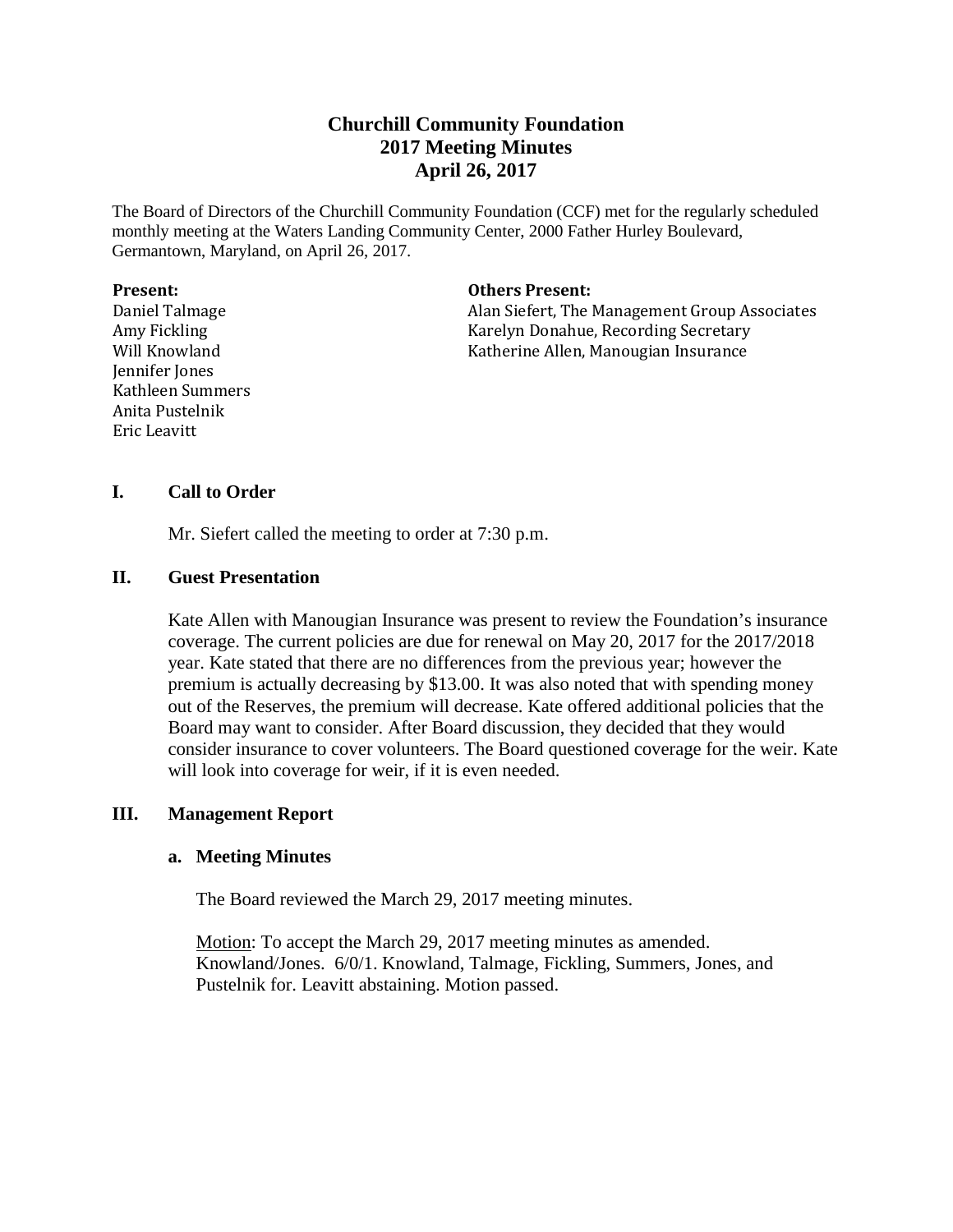# **b. Hydrilla**

Two options were presented by Aquatic Environmental Consultants in regards to dealing with the Hydrilla situation. The first option is to do repeated treatments which would cost \$35,000. The second option is to do a spot treatment for a cost of \$6,486. It was agreed that this would be completed before the dredging; the contractors were already working on obtaining the permits with a target date of June  $15<sup>th</sup>$  to do the spot treatment.

Motion: To approve the contract with Aquatic Environmental Consultants for the spot Hydrilla treatment for a cost of \$6,486.

Leavitt/Knowland. 7/0/0. Knowland, Talmage, Fickling, Summers, Jones, Pustelnik, and Leavitt for. Motion passed.

### **c. 2017 Annual Meeting**

The 2017 Annual Meeting that was scheduled for April 18, 2017 did not have a quorum. Mr. Talmage and Mr. Leavitt are up for re-election. The meeting has been rescheduled for May 31, 2017, followed by the regular monthly Board of Director's meeting.

### **d. Dredging**

Mr. Siefert had requested split bid requests: (a) access road/dredging into trucks and (b) trucking/disposal. Five RFPs were sent out to contractors. We expect to receive the completed bids by May  $15<sup>th</sup>$ . Mr. Talmage stated that this needs to be voted on in May or the whole timeline will have to be pushed back one month.

#### **e. Amethyst Stream**

To date, \$9,000 credit has been received for reuse of existing stone.. There is still a two-year guarantee on the work performed by CPJ. Mr. Talmage said he can see some flow issues and hopefully we can pinpoint the issues with the next storm. Mr. Leavitt stated that all field reports should be kept for proof of what they have done.

### **f. Churchill East Village Stream**

With CPJ's help, a grant application was completed and submitted by the due date. The Board will look at it by the end of May, We should find out by the end of June if awarded the grant and it might only be money for 2018.

### **j. Financials**

The Board reviewed the financials for the months ending March 31, 2017.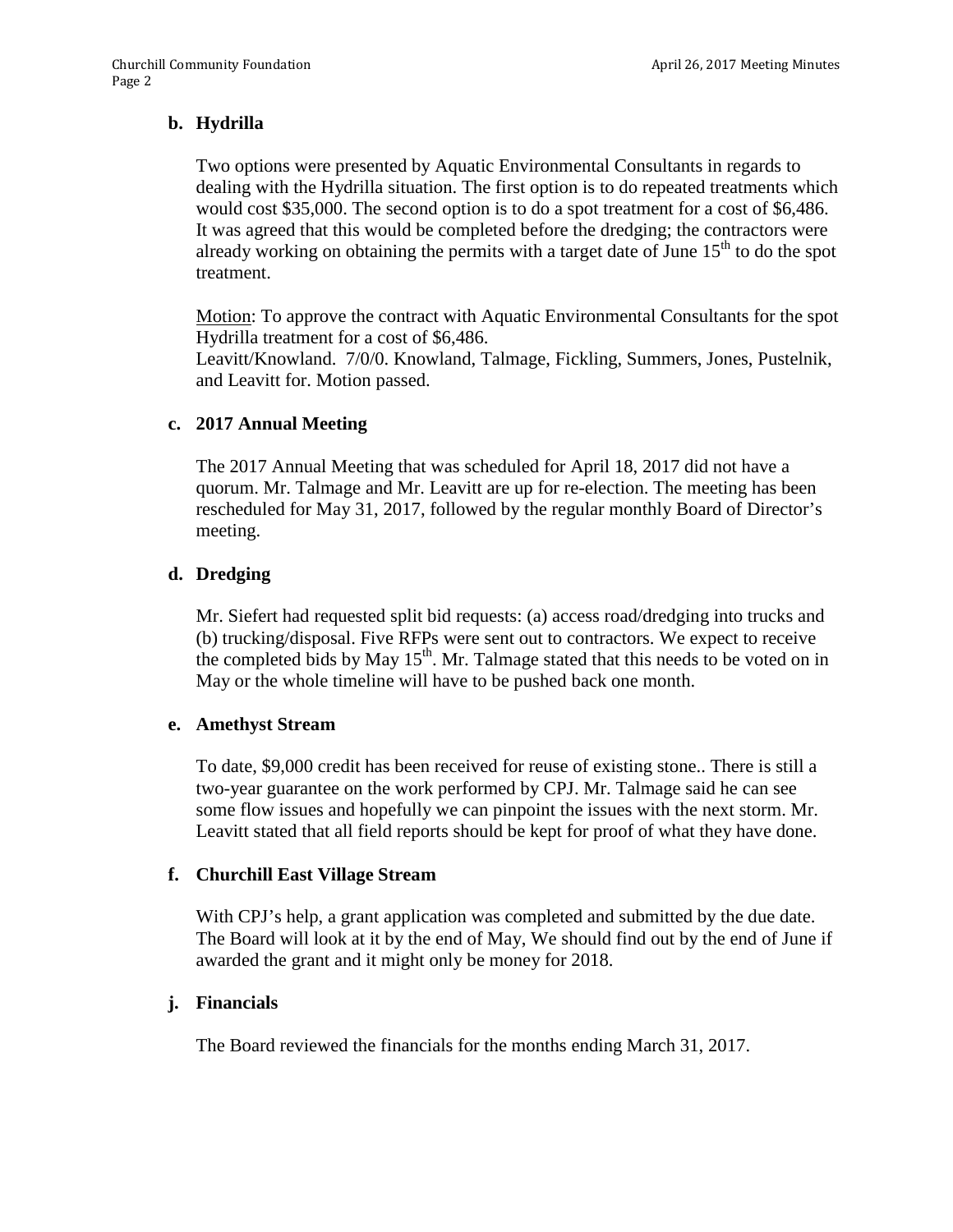# **k. Operating Checklist/Pending Projects**

The Board reviewed the operating checklist and pending projects with Mr. Siefert. Mr. Siefert is to email the Project Cost Schedule to the Board.

## **IV. Old Business**

## **a. Beaver Fencing**

Mr. Knowland commented that the beaver fencing has improved. However, some still need to be trimmed. Alan is taking care of this. Also, hemlock boxes need to be widened.

### **V. New Business**

# **a. Clean-Up**

Mr. Knowland asked if a clean-up had been completed around the lake. It was stated that it had been done by volunteers on Earth Day.

# **b. Insurance**

Motion: To accept the proposal from our insurance agent to continue the policy with the additional volunteer policy for a total cost of \$18,316. Leavitt/Summers. 7/0/0. Knowland, Talmage, Fickling, Summers, Jones, Pustelnik, and Leavitt for. Motion passed.

### **VI. Next Meeting**

The next meeting of the Board of Directors for the Churchill Community Foundation will be Wednesday, May 31, 2017 at 7:30 p.m. at the Waters Landing Community Center.

### **VII. Adjournment**

Motion: Motion to adjourn the meeting at 9:05 p.m. Knowland/ Pustelnik. 7/0/0. Knowland, Pustelnik, Talmage, Fickling, Summers and Jones for. Motion passed.